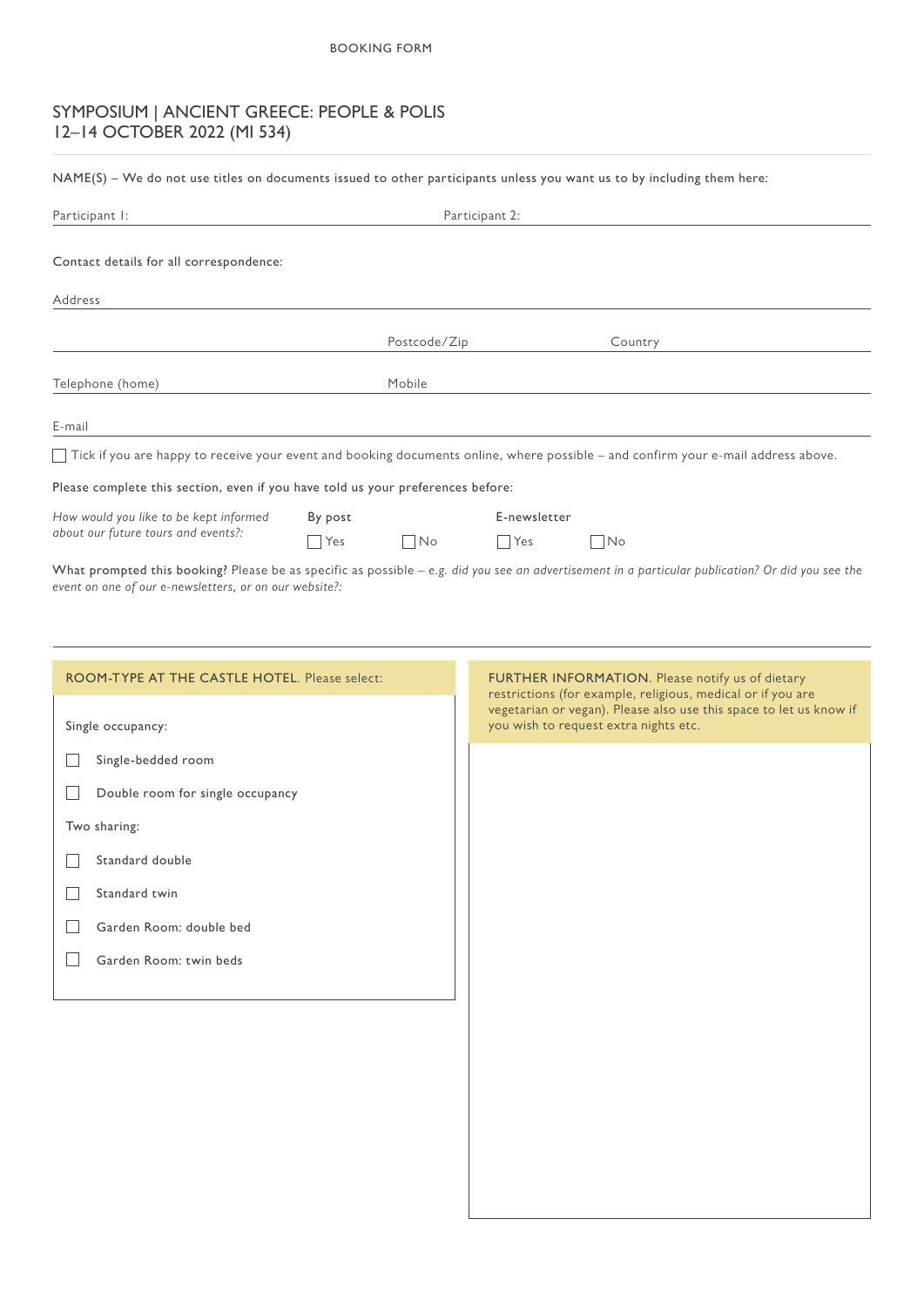#### BOOKING FORM

## PASSPORT DETAILS – only required if you live outside the United Kingdom. *Please use capital letters.*

|    | <b>Title</b> | Surname | Forename(s) | Date of birth<br>(dd/mm/yy) | Place of birth |
|----|--------------|---------|-------------|-----------------------------|----------------|
|    |              |         |             |                             |                |
| 2. |              |         |             |                             |                |

|              | Passport number | Place of issue | Issue date<br>$\frac{1}{\text{dd}/\text{mm}/\text{yy}}$ | Expiry date<br>(dd/mm/yy) |
|--------------|-----------------|----------------|---------------------------------------------------------|---------------------------|
|              |                 |                |                                                         |                           |
| $\mathbf{2}$ |                 |                |                                                         |                           |

#### NEXT OF KIN – required for all participants.

|               | Next of kin name | Relation to you | Telephone number(s) |
|---------------|------------------|-----------------|---------------------|
|               |                  |                 |                     |
| $\mathcal{L}$ |                  |                 |                     |

## PAYMENT

We prefer payments by bank transfer. We cannot currently accept payment through our website. *All money paid to us is fully protected regardless of payment method.* Please tick one option:

BANK TRANSFER. Please use your surname and the event code (i.e. mi 534) as a reference and ask your bank to allow for all charges.

*Account name:* Martin Randall Travel Ltd.

*Bank:* Barclays, 1 Churchill Place, Canary Wharf, London E14 5HP *Account number:* 4054 4558 *Sort code:* 20–96–63

*Transfers from non-UK bank accounts:* please instruct your bank to send payment in pound sterling (GBP).

*IBAN:* GB19 BARC 2096 6340 5445 58. *Swift/BIC:* BARC GB22.

DEBIT OR CREDIT CARD. I authorise Martin Randall Travel to contact me by telephone to take payment from my Visa credit/ Visa debit/Mastercard/AMEX.

USING CREDIT. Please tick this box if you are transferring funds from a booking affected by Covid-19 (ie. from a cancelled tour or event) or a refund credit note.

Please tick payment amount:

EITHER Deposit 10% of total booking cost.

OR Full balance Required if you are booking within 10 weeks of the event's start.

TOTAL: £

I have read and agree to the Booking Conditions and Privacy Policy (www.martinrandall.com/privacy) on behalf of all listed on this form.

Signature: Date:

Martin Randall Travel Ltd 10 Barley Mow Passage London W4 4PH United Kingdom

Tel +44 (0)20 8742 3355 info@martinrandall.co.uk www.martinrandall.com

Contact the London office from the USA and Canada:

Tel 1 800 988 6168 (toll free) usa@martinrandall.com

Martin Randall Australasia PO Box 1024 Indooroopilly QLD 4068, Australia

Tel 1300 55 95 95 New Zealand 0800 877 622 anz@martinrandall.com.au